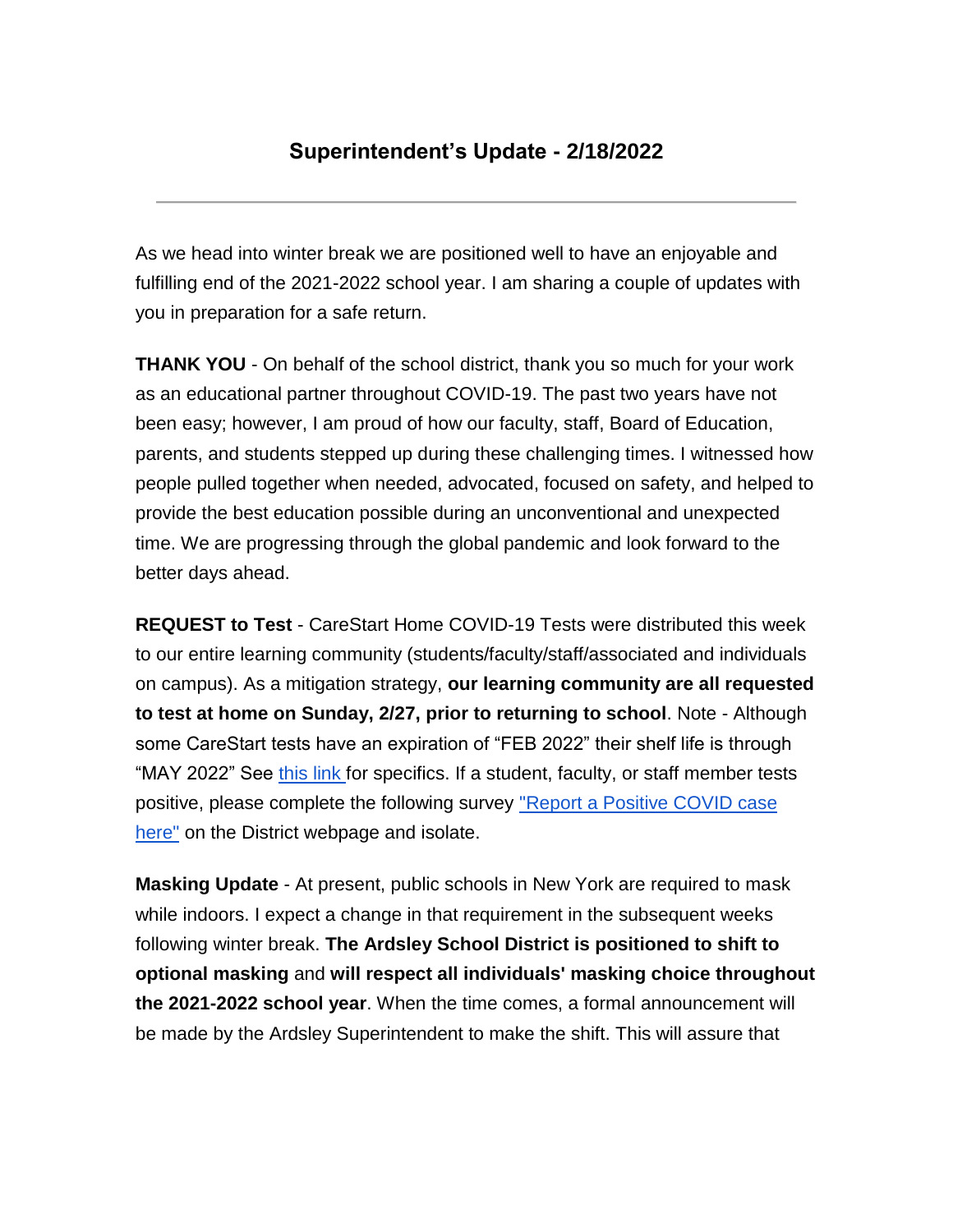there is a common understanding of expectations as we shift toward a better sense of normalcy while maintaining safety standards.

**Superintendent's Round Table - Technology Plan** - We are scheduling our first 2022 Round Table with a focus group to look closely at our proposed Technology Goals. There are already 20 individuals who have interest in joining via their survey submission. I am extending an invitation to others to join in and meet virtually on **Wednesday, March 2, from 7:30-8:30 pm**. Dr. Schoenfeld, Dr. Wilson, and Technology Director, Sabrina Rich will be facilitating the meeting to explore feedback from the parent survey, hear your questions, and ask for suggestions for ways to clarify and improve our proposed goals. If you are interested in participating, please contact Liz

DeMicco, [edemicco@ardsleyschools.org,](mailto:edemicco@ardsleyschools.org) to obtain a link to the meeting. Below is additional information about the drafted Technology Plan Goals:

### **To prepare students for their future in the world we need to:**

#### **Goal #1: Promote Active Learning.**

- How are we learning from the recent move to 1:1?
- How is 1:1 access shifting instructional practices?
- How do students learn best in these evolving environments?
- What is the current impact of our Computer Science and Computational Thinking Curriculum K-12?
- What are the next steps in a Computer Science For All Framework?
- What other frontier technologies should we explore?

#### **Goal #2: Define and Promote Digital Wellness.**

- What is the impact of 1:1 programming on students?
- What goals and guidelines are needed for our youngest learners?
- What is the connection between Digital Access and SEL, Digital Citizenship, Equity, extracurriculars, college and career planning?